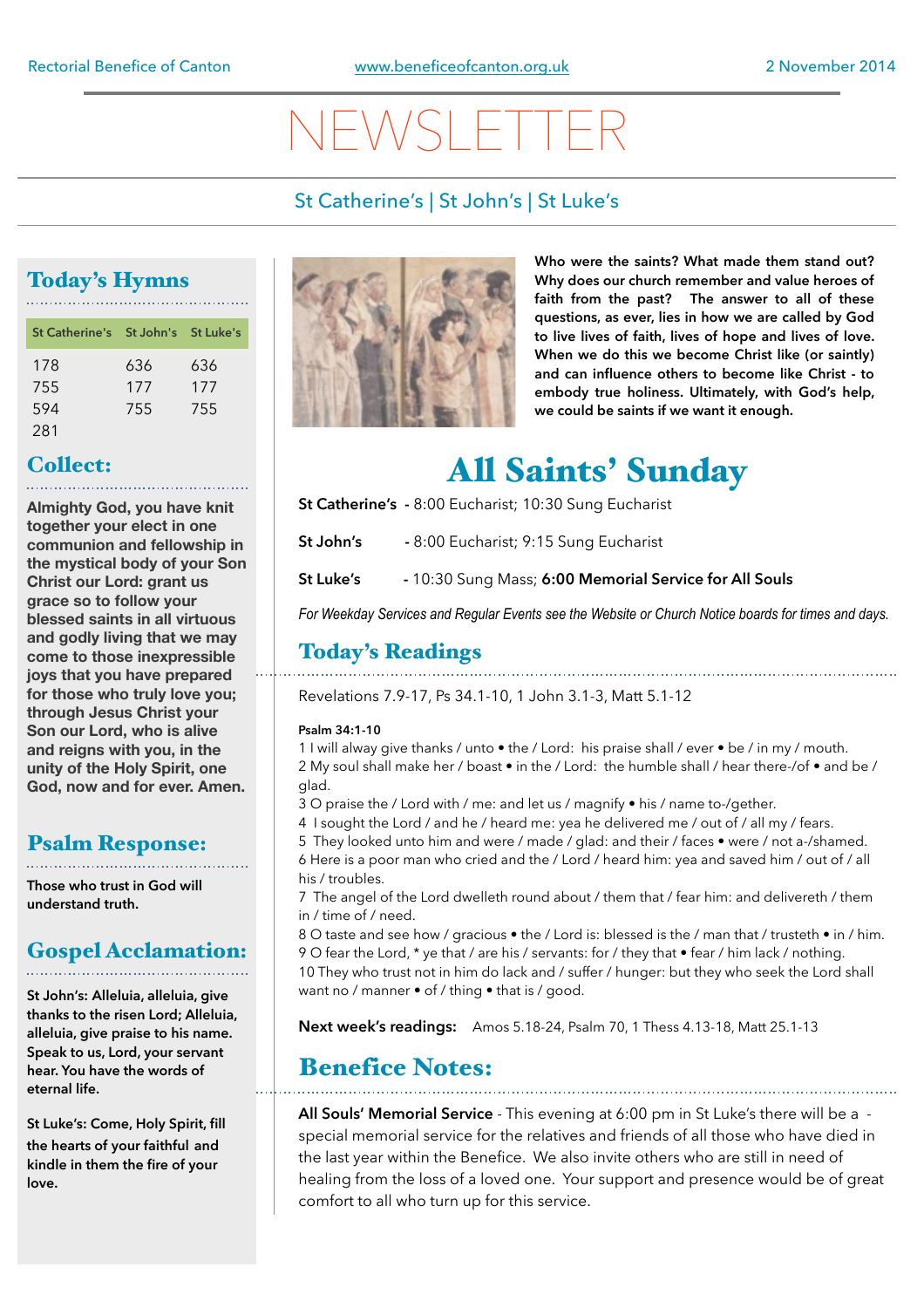#### Rectorial Benefice of Canton [www.beneficeofcanton.org.uk](http://www.beneficeofcanton.org.uk) 2 November 2014

**Explore** - Next Sunday there will be a **Cafe Church** service at 4:00 pm in St John's. This is a relaxed form of worship with coffee, quizzes and cakes. We reflect on God's word for us this week with time to chat and ask questions. All are welcome. **Messy Church** - Many thanks to all those who gave their time and energy for Messy Church last weekend. We continue to thank God for how well this is being supported and attended by people in our community. The November planning meeting is next Sunday at 4:45 after the Cafe Church service in St John's. The next Messy Church in on 23 November. **Remembrance Sunday** - Next Sunday, 9 November, is Remembrance Sunday when our nation remembers those who have died during recent wars and conflicts. This is the next of our Season of Invitation dates and today we will give out cards for us to invite someone we know back to church to share our lives of faith. Our community needs your prayers, generosity of spirit and courageous invitations in this regard.

Paradise Run - The next run is on 8 November. Please bring your food to Sylvia's house (114 Pencisely Road) or to Diana (23 Greenfield Avenue) on the day itself between 6-7pm. For more details on this work of charity please see the website. We are so grateful for your support. Many thanks for the fleeces and sleeping bags donated they were greatly received. **2020 Vision Conversations** about our faith identity, our direction as a Church and our readiness for mission in the 21st century take place on the following dates: St Catherine's will be on Sat 6 December at 10:30 am in the Church; St Luke's will be on Sat 13 Dec at 11:00 am; St John's will be on Sun 14 Dec at 4:00 pm (no 'Explore' that evening).

Youth Ministry Group - We would like to invite people interested in youth ministry to become part of a new team to help us co-ordinate our provision across the benefice, e.g., youth club, holiday clubs, day trips etc. Please contact the clergy. **Cardiff Deanery Conference -** St Mark's Church in Gabalfa at 7:30 pm on 13 November.

**Benefice Noticeboard** - If you would like to include something in the notes please send it to [linsaycoolhouse@hotmail.com](mailto:linsaycoolhouse@hotmail.com).

### St Catherine's Notes:

**Hall Bookings -** To book the Hall please contact Angharad Elias 07989 747026 [hall.stcatherines@gmail.com](mailto:hall.stcatherines@gmail.com)  **Christmas Fair -** St Catherine's Christmas Fair will be on 22 November.

### St John's Notes:

**Operation Christmas Child** is now up and running. Leaflets are in all churches and shoe boxes need to be back in church by Sunday 16th November. Should any more information be needed call 20553603. **Ty Bronna** - In November we will be collecting sweets and biscuits for the Ty Bronna Hostel and Shelter for Young People.

#### St Luke's Notes:

**St Luke's Talk -** On Thur 13 Nov at 7.30pm John Prior Morris will be speaking about the Insole Family of Llandaff. This promises to be an interesting talk and visitors are welcome

**Meditation Group -** Are you too busy, longing for peace and quiet and in need of stillness in your life? Come to St Luke's for a time of silence and letting go and letting God. The next session will be in St. Luke's at 5.30 on 14 November. **Afternoon Tea** - Sparkling afternoon tea on Sat 29 November in St Luke's Church Hall tickets £6.50 for Afternoon Tea and a glass of sparkling wine. Cake sale and raffle. Tickets available from Sue B and Margaret Williams and the Churchwardens.

**Recently Departed:** Iorwerth Evans, Joan Spillane, Stephen Liversidge, Thomas Prosser.

#### This Week in the Benefice: (Diocesan Prayer / Anglican Prayer Cycle / Events and Services)

- **Sun 2**  Llansawel, Briton Ferry Zoe King (V); Iglesia Episcopal de Cuba; **Memorial Service 6:00pm in St Luke's**
- **Mon 3**  RB Neath Canon Stephen Ryan (R); Kabba (Nigeria); **St Winifred**, **Saints, Martyrs, Confessors of our time**
- **Tues 4**  Skewen Chris Coles (Pin C); Kadugli & Nuba Moutains (Sudan); **Anglican Saints and Martyrs**
- **Wed 5**  Chaplain Welsh Assembly Gill Dallow; Kaduna (Kaduna Nigeria); **St Cybi (abbot)**
- **Thur 6**  Vale of Neath Andrew Davies (Pin C) Kafanchan (Abuja, Nigeria); HE84 10:30 (StJ); **St Illtud, All Saints of Ireland**
- **Fri 7**  Vale of Glamorgan Area Dean: Martyn Davies; Kagera (Tanzania);
- **Sat 8**  Colwinston, Llandow & Llysworney Alan Kettle (PinC P/T); Kajiado (Kenya); **All Saints of Wales**
- **Sun 9** RB Cowbridge, Derek Belcher (R), Edward Dowland-Owen (TV), David Boult (C); Bermuda Province;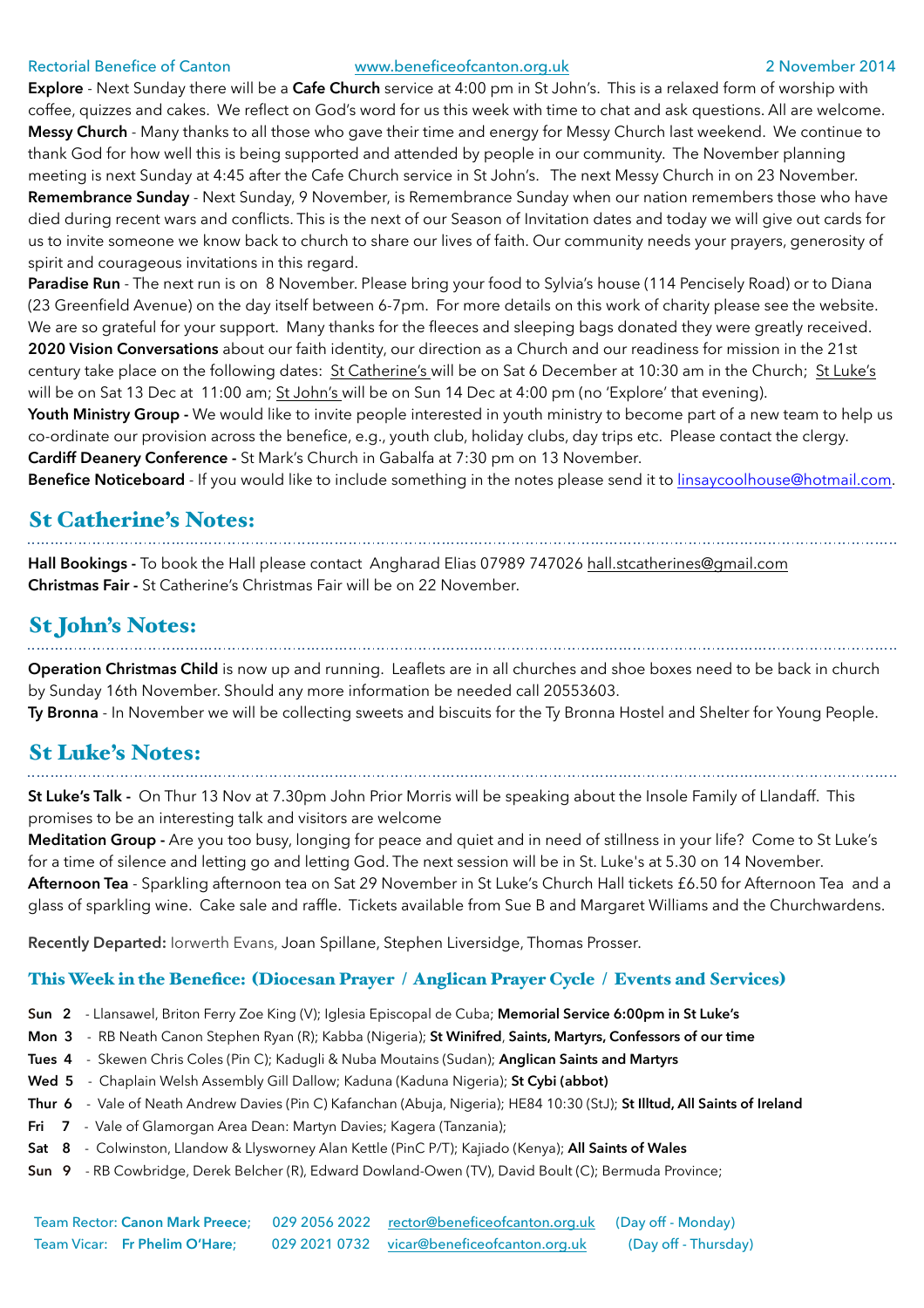### **2 November 2014 – All Saints' Sunday**

#### **First Reading**

A reading from the book of Revelation.

After this I looked, and there was a great multitude that no one could count, from every nation, from all tribes and peoples and languages, standing before the throne and before the Lamb, robed in white, with palm branches in their hands. They cried out in a loud voice, saying, 'Salvation belongs to our God who is seated on the throne, and to the Lamb!' And all the angels stood around the throne and around the elders and the four living creatures, and they fell on their faces before the throne and worshipped God, singing, 'Amen! Blessing and glory and wisdom and thanksgiving and honour and power and might be to our God for ever and ever! Amen.'

Then one of the elders addressed me, saying, 'Who are these, robed in white, and where have they come from?' I said to him, 'Sir, you are the one that knows.' Then he said to me, 'These are they who have come out of the great ordeal; they have washed their robes and made them white in the blood of the Lamb. For this reason they are before the throne of God, and worship him day and night within his temple, and the one who is seated on the throne will shelter them. They will hunger no more, and thirst no more; the sun will not strike them, nor any scorching heat; for the Lamb at the centre of the throne will be their shepherd, and he will guide them to springs of the water of life, and God will wipe away every tear from their eyes.' *Revelation 7.9-17* 

This is the word of the Lord. **Thanks be to God.** 

*Psalm 34.1-10*  R **Those who trust in God will understand truth.**  I will bless the Lord at all times; his praise shall ever be in my mouth. My soul shall glory in the Lord; let the humble hear and be glad. O magnify the Lord with me; let us exalt his name together. **R**  I sought the Lord and he answered me and delivered me from all my fears. Look upon him and be radiant, and your faces shall not be ashamed. This poor soul cried, and the Lord heard me and saved me from all my troubles. **R**  The angel of the Lord encamps around those who fear him and delivers them. O taste and see that the Lord is gracious; blessed is the one who trusts in him. **R**  Fear the Lord, all you his holy ones, for those who fear him lack nothing. Lions may lack and suffer hunger, but those who seek the Lord lack nothing that is good. **R** R **Those who trust in God will understand truth.**